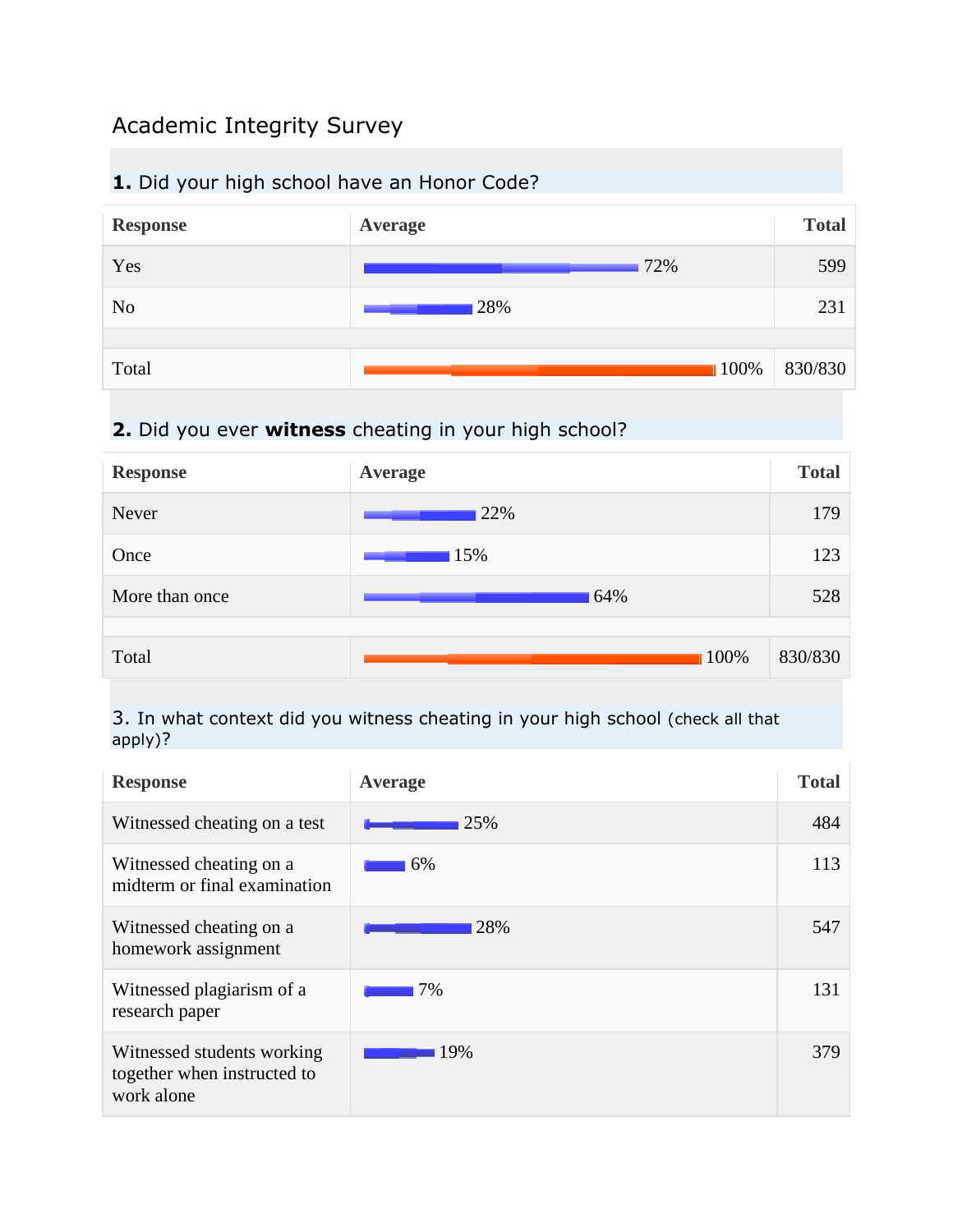| <b>Response</b>                                            | Average | <b>Total</b> |
|------------------------------------------------------------|---------|--------------|
| Witnessed students<br>fabricating data in a lab<br>setting | 17%     | 132          |
| Not Applicable                                             | 9%      | 179          |

## 4. Have you ever **reported** another student you suspected of cheating?

| <b>Response</b> | Average | <b>Total</b> |
|-----------------|---------|--------------|
| Never           | 77%     | 642          |
| Once            | 17%     | 141          |
| More than once  | 6%      | 47           |
|                 |         |              |
| Total           | 100%    | 830/830      |

## 5. Have you ever **interrupted** a student who was cheating?

| <b>Response</b> | Average | <b>Total</b> |
|-----------------|---------|--------------|
| Never           | 59%     | 491          |
| Once            | 19%     | 161          |
| More than once  | 21%     | 178          |
|                 |         |              |
| Total           | 100%    | 830/830      |

## 6. Did you **ever cheat** during high school?

| <b>Response</b> | <b>Average</b> | <b>Total</b> |
|-----------------|----------------|--------------|
| Never           | 70%            | 583          |
| Once            | 15%            | 127          |
| More than once  | 14%            | 120          |
|                 |                |              |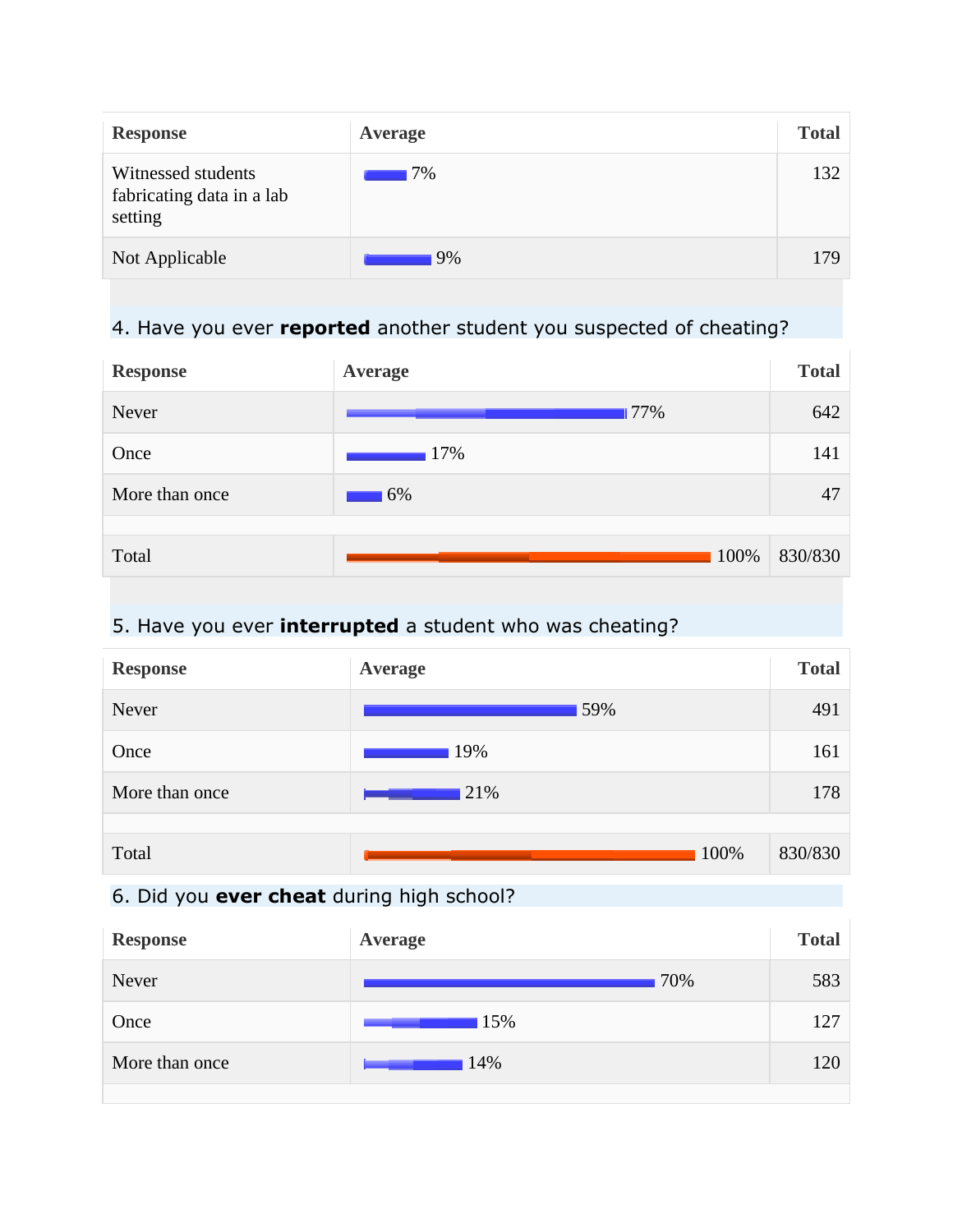| <b>Response</b> | Average | <b>Total</b> |
|-----------------|---------|--------------|
| Total           | $100\%$ | 830/830      |

# 7. If you did cheat, in what context? (Check all that apply.)

| <b>Response</b>                                              | Average           | <b>Total</b> |
|--------------------------------------------------------------|-------------------|--------------|
| Cheated on a test                                            | 5%                | 47           |
| Cheated on a midterm or final<br>examination                 | $\blacksquare$ 1% | 5            |
| Plagiarized a research paper                                 | $\blacksquare$ 1% | 5            |
| Cheated on a homework<br>assignment                          | 20%               | 191          |
| Worked with another student<br>when instructed to work alone | 12%               | 112          |
| Fabricated data in a lab setting                             | 2%                | 24           |
| Not Applicable                                               | 60%               | 581          |

# 8. Have you ever done the following in high school? (Check all that apply)

| <b>Response</b>                                                                               | Average           | <b>Total</b> |
|-----------------------------------------------------------------------------------------------|-------------------|--------------|
| Forged a teacher's signature<br>(i.e. on a hall pass)                                         | $\blacksquare$ 1% | 7            |
| Forged a parental signature<br>(i.e. for an absence excuse,<br>late slip, or permission slip) | 16%               | 145          |
| Signed in the roll call for<br>another student who missed<br>class                            | $\blacksquare$ 2% | 20           |
| Falsified data for a lab<br>experiment                                                        | 4%                | 37           |
| Faked a lab experiment<br>completely                                                          | $\blacksquare$ 1% | 8            |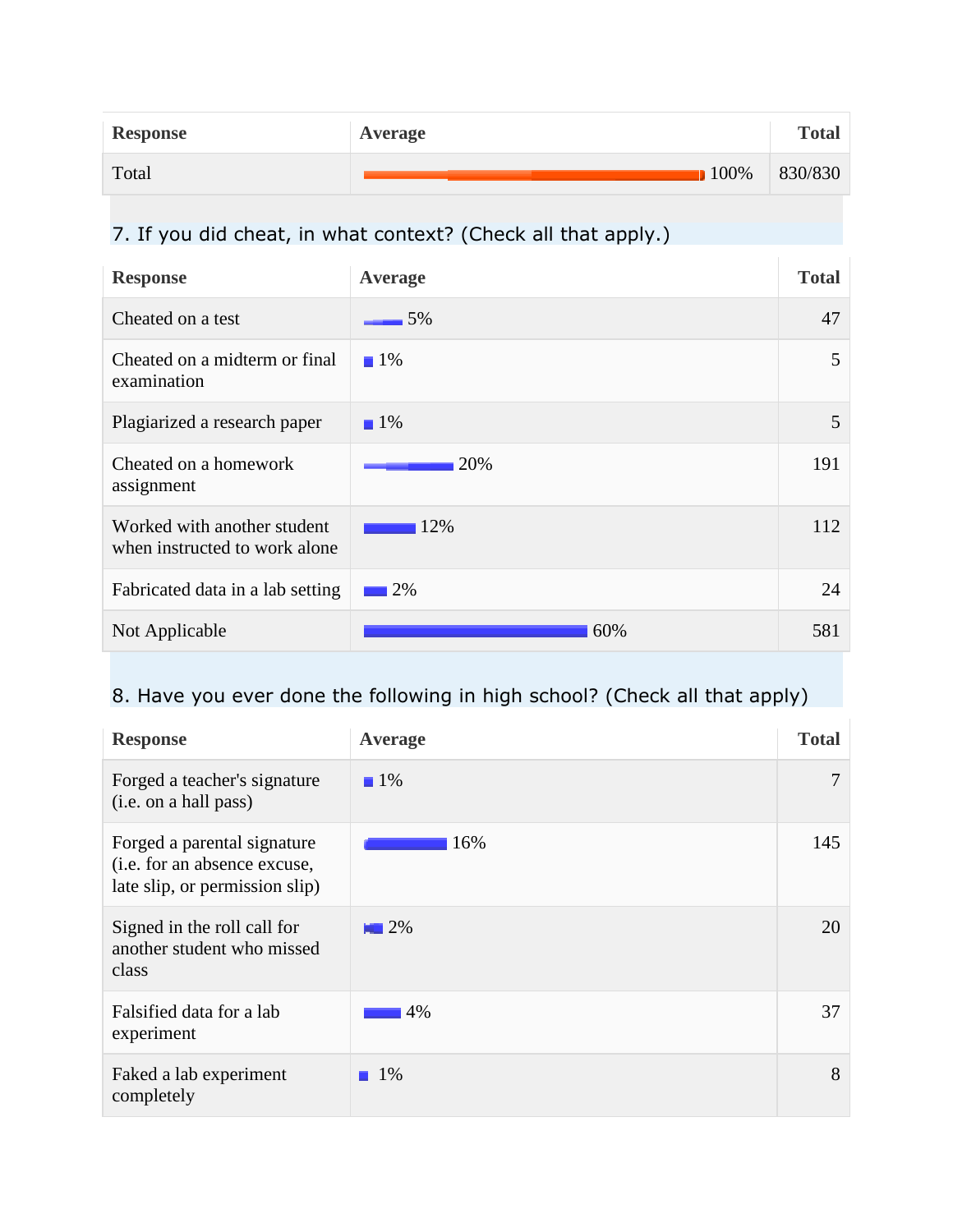| <b>Response</b>                                    | Average           | <b>Total</b> |
|----------------------------------------------------|-------------------|--------------|
| Lied to protect another<br>student who had cheated | $\blacksquare$ 3% | 27           |
| None of the above                                  | 72%               | 638          |

For items 10-24, please evaluate how dishonest you think each action is based on the options given (very dishonest, dishonest but I do it anyway, and not dishonest).

### 9. Forging a teacher's signature.



## 10. Forging an administrator's signature.

| <b>Response</b>               | <b>Average</b>    | <b>Total</b> |
|-------------------------------|-------------------|--------------|
| Very dishonest                | 98%               | 814          |
| Dishonest, but I do it anyway | $\blacksquare$ 1% | 11           |
| Not dishonest                 | $1\%$             |              |
|                               |                   |              |
| Total                         | 100%              | 830/830      |

11. Cheating on a homework assignment.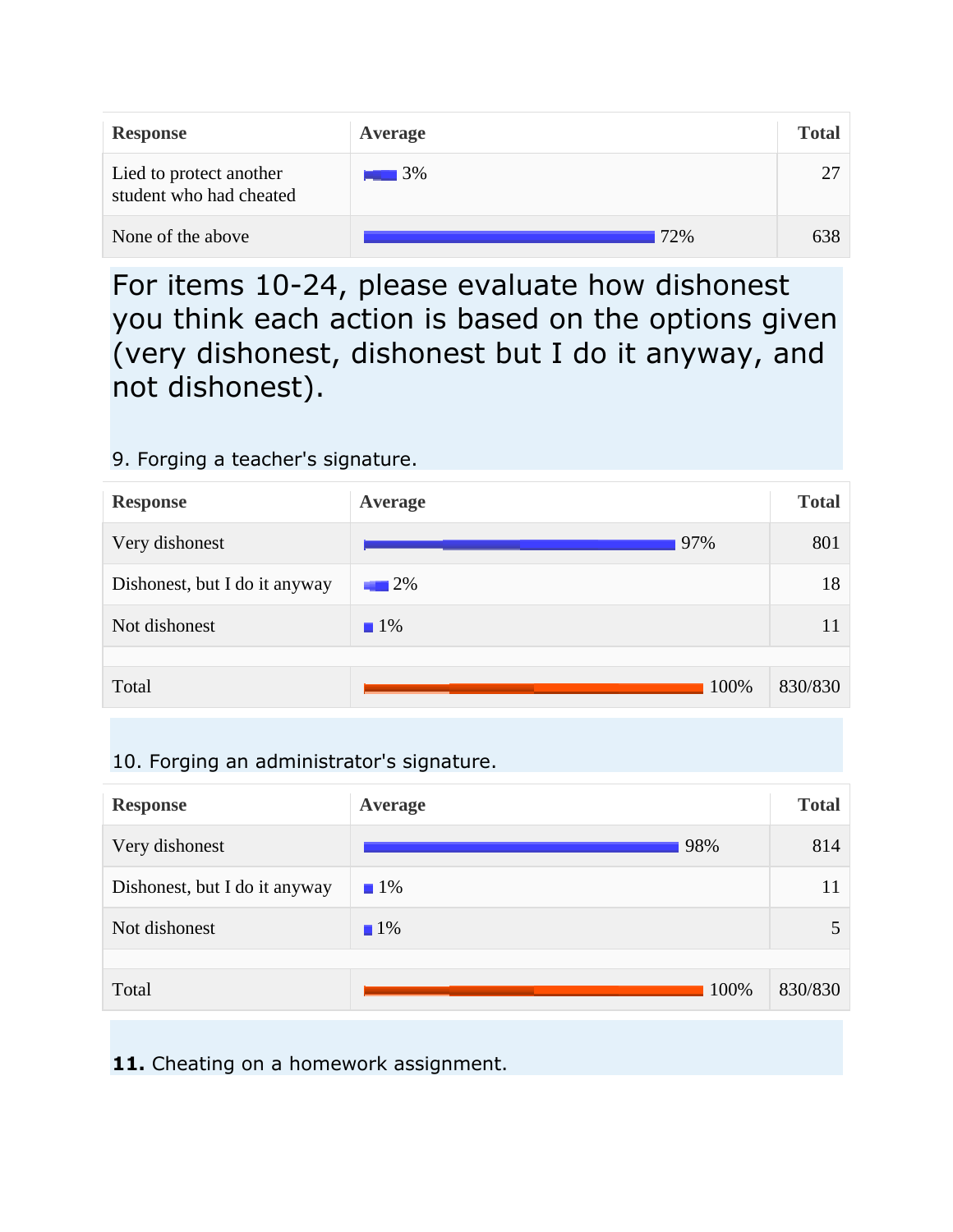

## **12.** Cheating on a test.

| <b>Response</b>               | Average           | <b>Total</b> |
|-------------------------------|-------------------|--------------|
| Very dishonest                | $97\%$            | 805          |
| Dishonest, but I do it anyway | $\blacksquare$ 2% | 20           |
| Not dishonest                 | $1\%$             |              |
|                               |                   |              |
| Total                         | 100%              | 830/830      |

#### **13.** Cheating on a midterm or final examination.

| <b>Response</b>               | Average           | <b>Total</b>   |
|-------------------------------|-------------------|----------------|
| Very dishonest                | 99%               | 824            |
| Dishonest, but I do it anyway | $\blacksquare$ 0% | $\overline{2}$ |
| Not dishonest                 | $\blacksquare$ 0% | 4              |
|                               |                   |                |
| Total                         | 100%              | 830/830        |

#### 14.0Fabricating lab data.

| <b>Response</b>               | Average           | <b>Total</b> |
|-------------------------------|-------------------|--------------|
| Very dishonest                | 88%               | 728          |
| Dishonest, but I do it anyway | 10%               | 79           |
| Not dishonest                 | $\blacksquare$ 3% | 23           |
|                               |                   |              |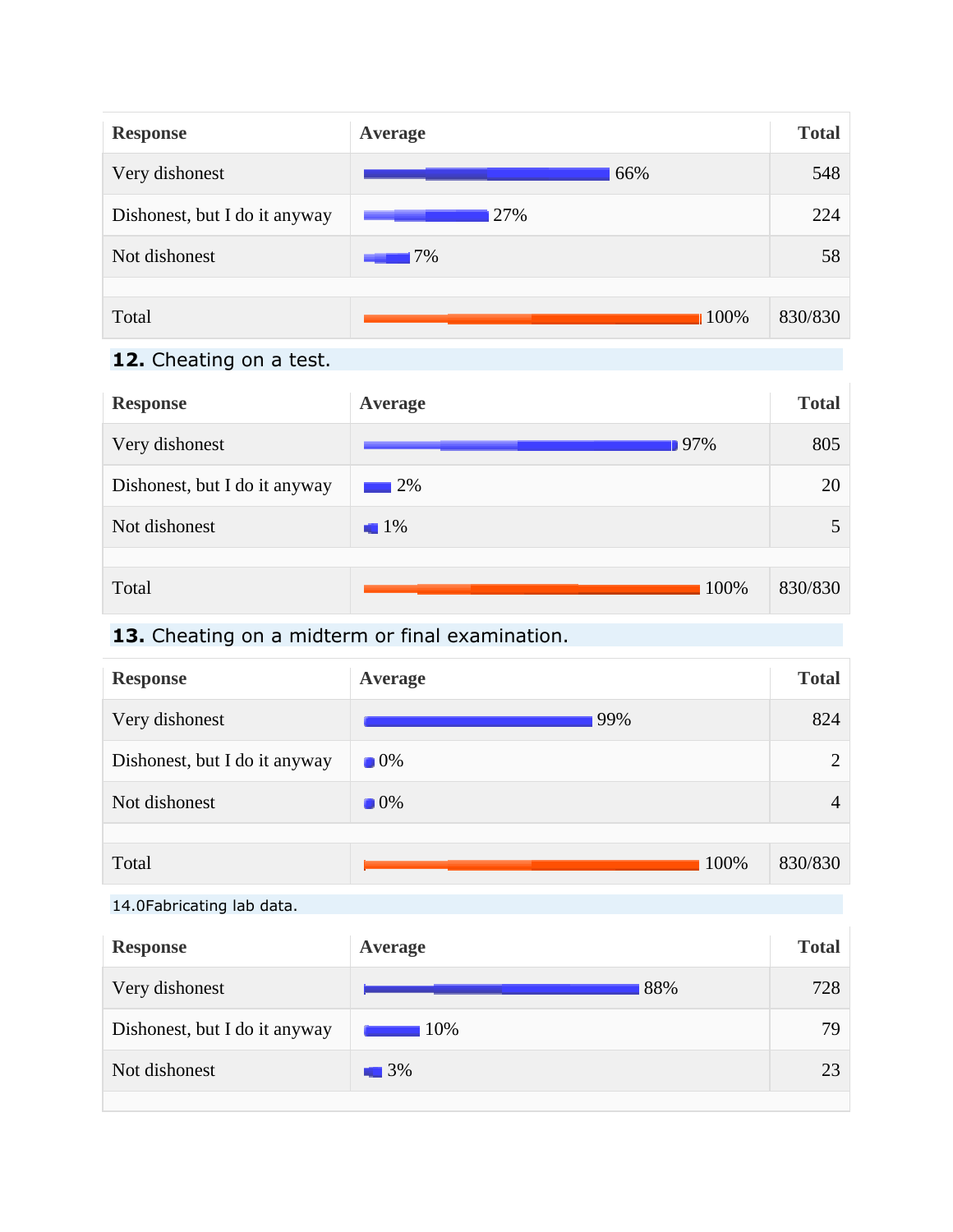| <b>Response</b> | Average | <b>Total</b> |
|-----------------|---------|--------------|
| Total           | 100%    | 830/830      |

## **15.** Completely faking a lab experiment.

| <b>Response</b>               | Average           | <b>Total</b> |
|-------------------------------|-------------------|--------------|
| Very dishonest                | 97%               | 807          |
| Dishonest, but I do it anyway | $\Box$ 2%         | 16           |
| Not dishonest                 | $\blacksquare$ 1% | $\mathbf{r}$ |
|                               |                   |              |
| Total                         | <b>100%</b>       | 830/830      |

# 16. Plagiarizing a paper or written assignment.

| <b>Response</b>               | Average           | <b>Total</b> |
|-------------------------------|-------------------|--------------|
| Very dishonest                | 99%               | 819          |
| Dishonest, but I do it anyway | $\blacksquare$ 1% | ┓            |
| Not dishonest                 | $\blacksquare$ 0% | 4            |
|                               |                   |              |
| Total                         | 100%              | 830/830      |

## **17.** Working with another student when instructed to work alone.

| <b>Response</b>               | <b>Average</b> | <b>Total</b> |
|-------------------------------|----------------|--------------|
| Very dishonest                | 61%            | 510          |
| Dishonest, but I do it anyway | 31%            | 255          |
| Not dishonest                 | 8%             | 65           |
|                               |                |              |
| Total                         | 100%           | 830/830      |
|                               |                |              |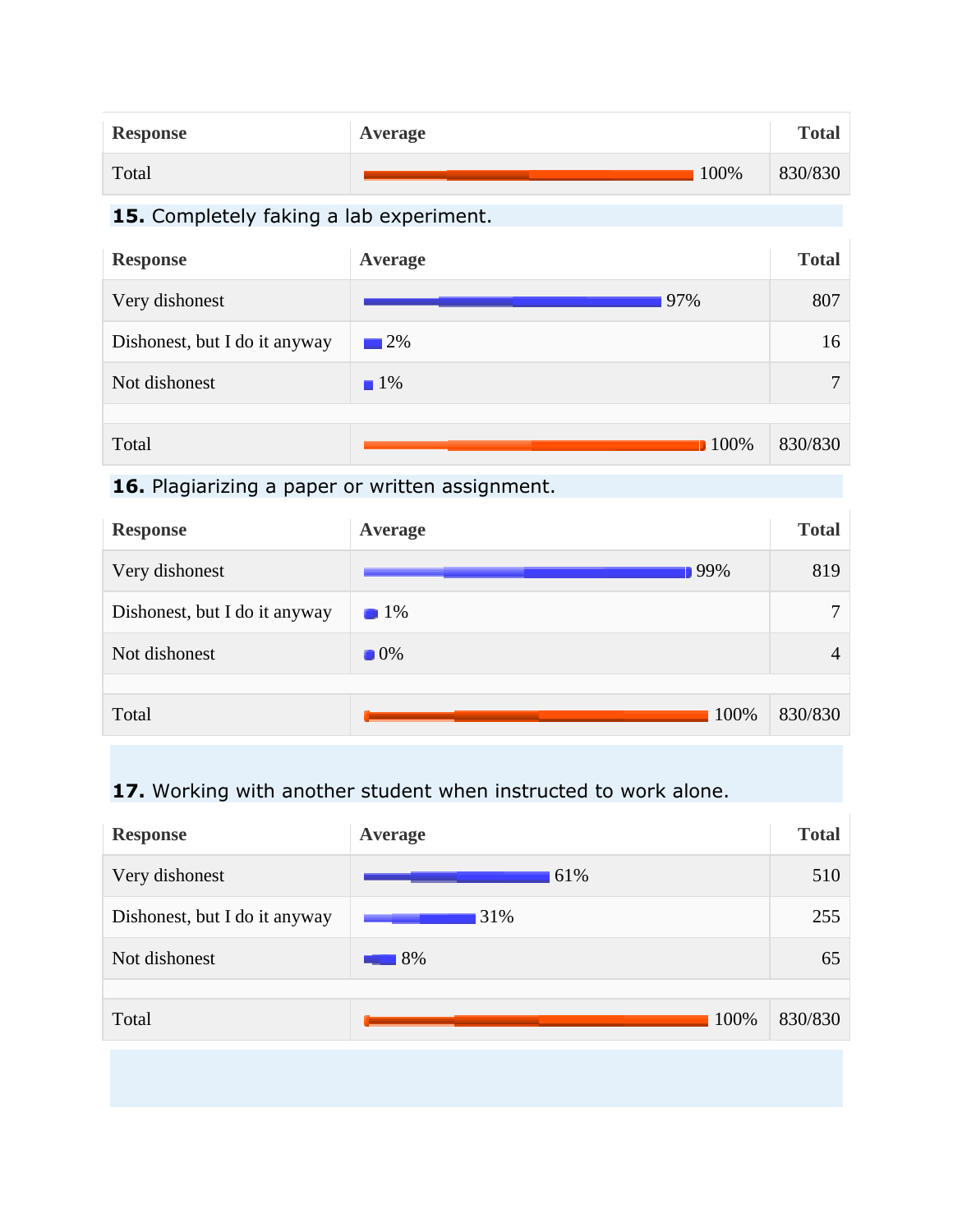#### **18.** Signing in for another student who missed class.



#### **19.** Lying to protect another student.



#### **20.** Lying to get an extension on an assignment.

| <b>Response</b>               | Average           |             | <b>Total</b> |
|-------------------------------|-------------------|-------------|--------------|
| Very dishonest                |                   | 185%        | 702          |
| Dishonest, but I do it anyway | 14%               |             | 114          |
| Not dishonest                 | $\blacksquare$ 2% |             | 14           |
|                               |                   |             |              |
| Total                         |                   | <b>100%</b> | 830/830      |

## **21.** Lying about why you turned in an assignment late.

| <b>Response</b>               | Average | <b>Total</b> |
|-------------------------------|---------|--------------|
| Very dishonest                | 77%     | 638          |
| Dishonest, but I do it anyway | 21\%    | 175          |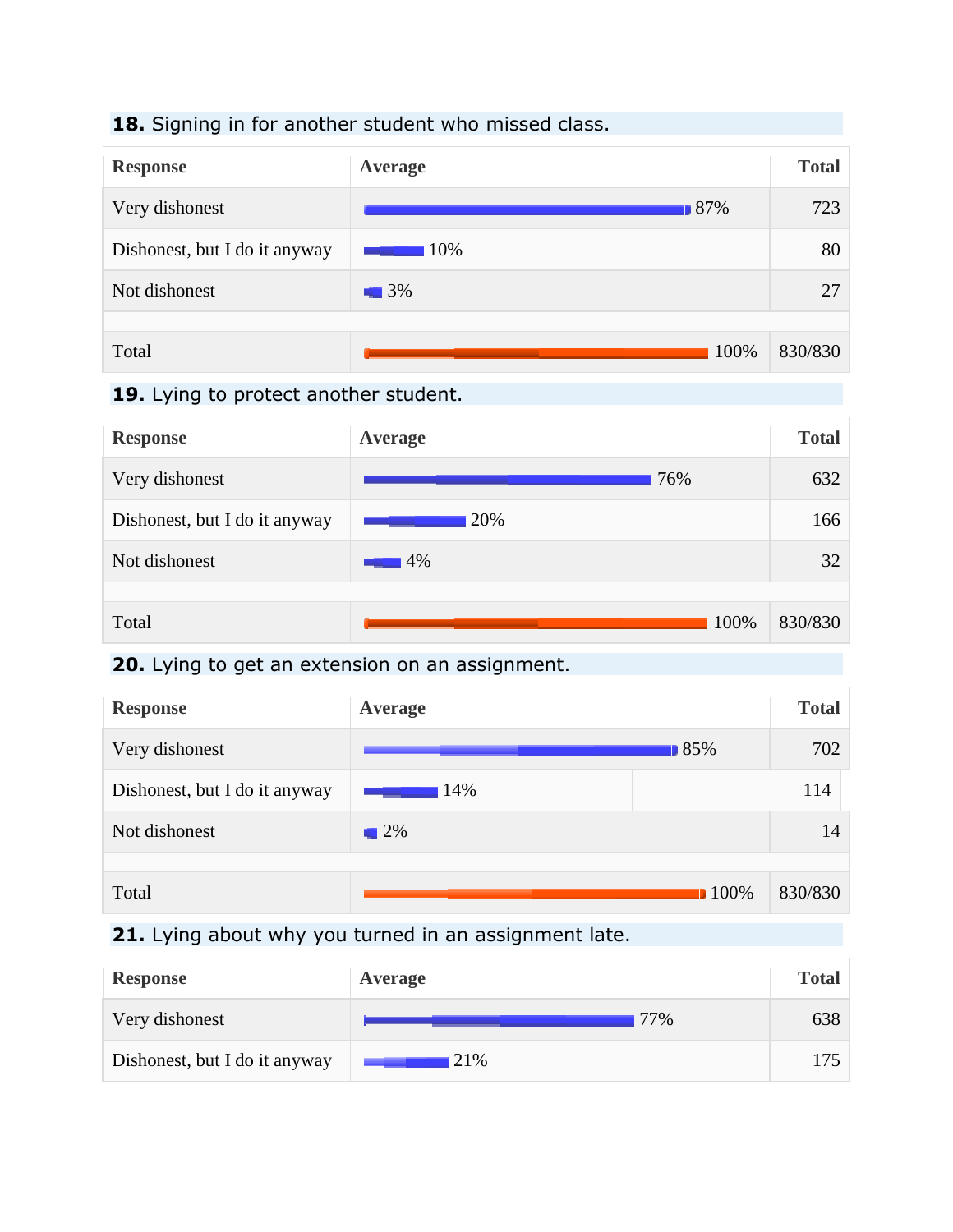| <b>Response</b> | Average | <b>Total</b> |
|-----------------|---------|--------------|
| Not dishonest   | 2%      | 17           |
|                 |         |              |
| Total           | 100%    | 830/830      |

### **22.** Lying about why you were absent.

| <b>Response</b>               | Average | <b>Total</b> |
|-------------------------------|---------|--------------|
| Very dishonest                | 173%    | 604          |
| Dishonest, but I do it anyway | 23%     | 191          |
| Not dishonest                 | 14%     | 35           |
|                               |         |              |
| Total                         | $100\%$ | 830/830      |

**23.** What other types of cheating or dishonesty have you witnessed or participated in during high school that has not been asked about in this survey? Please enter "none" or "not applicable" if there are none.

| <b>Response</b>                                                                                                                                                                                                                                                                                                                                   |
|---------------------------------------------------------------------------------------------------------------------------------------------------------------------------------------------------------------------------------------------------------------------------------------------------------------------------------------------------|
| Teachers helping students on tests/quizzes                                                                                                                                                                                                                                                                                                        |
| None                                                                                                                                                                                                                                                                                                                                              |
| I've seen people of different class times share the specific questions on the test.                                                                                                                                                                                                                                                               |
| I have witnessed people use their cell phones and other technological devices. I have also seen<br>students make cheat sheets and write answers on the desk and/or a small piece of paper.                                                                                                                                                        |
| I have witnessed kids taking binders and notes from kids from older grades; and thus knowing<br>exactly what will be on the exam.                                                                                                                                                                                                                 |
| The type of cheating that is accounted for mostly in my school setting is on homework's. Most<br>students will help each other on homework's or copy each other answers. Except for this most<br>cheating is to the minimum. We have found different online recourses to help identify<br>cheating on tests and papers in order to stop cheating. |
| On a quiz I saw a student write answers to some questions on his desk before the quiz started<br>and then proceeded to use the information on the quiz.                                                                                                                                                                                           |
|                                                                                                                                                                                                                                                                                                                                                   |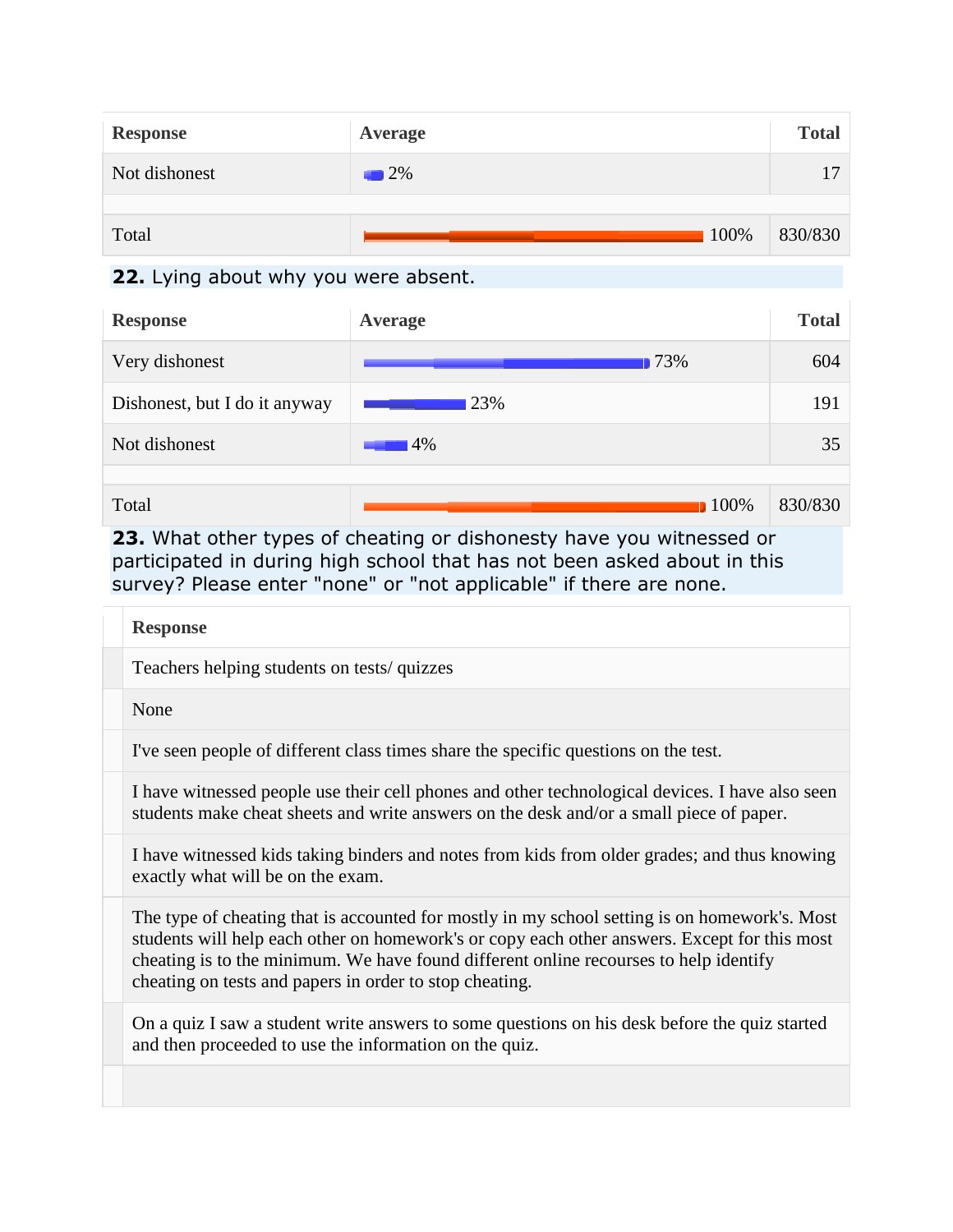Kids cheating on a math test together and then they both ended up getting in trouble

Many students in my school ask to go the bathroom so they can use their vape devices. I've never taken part but know it occurs, and many of those students have been caught.

People using their cell phones during tests to look up the answers.

I've known of students who have managed to cheat on the SAT by having an inside source to give them knowledge of the test prior to taking it.

Use of the internet during a test. Asking others for test answers. Discussing a test before everyone has taken it.

All types have been covered in this survey!

People doing assignments for other people and the person taking credit. Taking picture of tests and send them to later periods Looking test up online Stealing test from teacher

As a student who has taken several Foreign Languages, very often I notice students who don't really care about the language they take using Google Translate on everything, from the most mundane busywork to tests. Seeing as I try to be as academically honest as I can, this has always irked me.

I witnessed sharing on answers on a English independent assignment while the teacher was away on the British Exchange. It was a two week workload that many felt was unreasonable so to lighten the burden they divvied up the assignments and shared their parts to each other.

Another form of dishonesty I have witnessed during high school is ditching classes because a student did not like the class or the teacher.

My school mainly consisted of students cheating on smaller assignments, particularly homework.

When turning in assignments for my school we are expected to take note of anyone who assisted in some way with an assignment. Many times intellectual plagiarism is overlooked because there is no exact way to know if a student's ideas are there own and as students most ideas aren't our own. But if the entire idea of an assignment is taken from someone else you shouldn't call it your own honest work.

Some people would steal the information without the person who did the work knowing, other times both parties were guilty. Also I think there is a difference in working together on a homework assignment when it is really difficult, when people are lazy, doing on a regular planned basis, and doing so on a paper or take home test. There are degrees of dishonesty in each of these situations and sometime mitigating circumstances so it is very hard do judge just based on the information provided.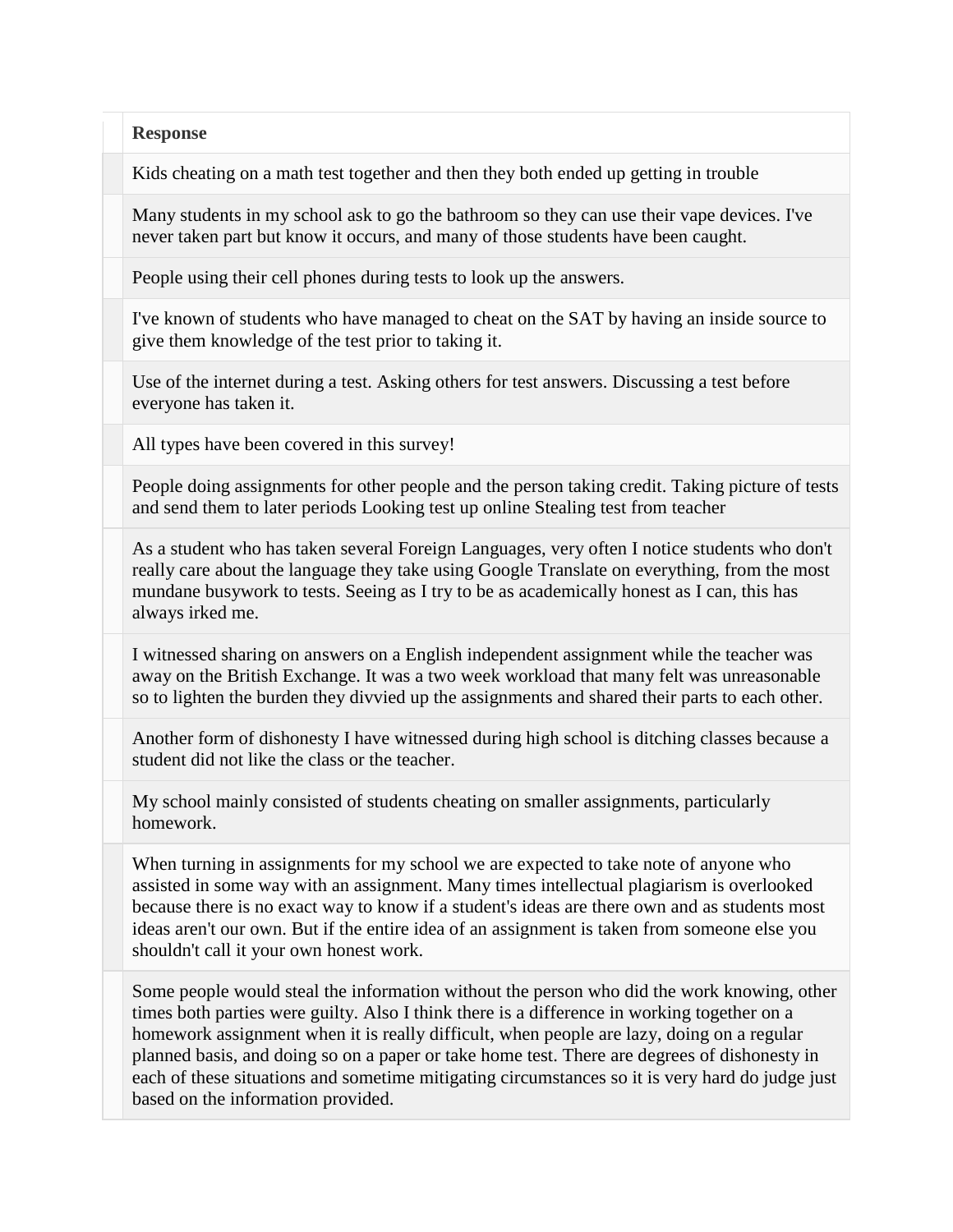During high school I have occasionally signed in a friend as "on time" to avoid them getting a lateness. I have witnessed copying and cheating on tests and homework assignments and have once copied a homework assignment

One student missing an exam and then other students giving that student questions on the exam.

Lying to get out of dress code. (Witnessed)

I have witnessed people using their phones during an exam, as well as students finding tests online and taking pictures of the answer sheet for the test.

The most common type of cheating during high school was on homework assignments.

I have witnessed almost everything in the cheating realm because of the fact that the high school I currently attend is extremely competitive and students are always trying to one up the other. This is done by getting as much information as possible on assignments that might sometimes either be from a bad source or just answers on a test. I do not participate in this behavior because of the fact if caught one could be expelled. There are even instances that I have heard directly, which includes a student pulling fire alarm because they were not prepared for a exam and another student using his cell phone during an exam to look up answers.

Witnessed opening other tabs during online exams.

Sometimes teachers for certain subjects like math or science will post the answer sheets online for an assignment before it is due, so people will just copy the answers from the answer sheet.

I served on the student-run Honor Council, where most of the cases we had centered around students lying to create the impression they had more work done than they really did.

Use of a technological device on a test/final exam.

Use of cellphone for aid on a final examination/midterm.

I don't know if this constitutes academic dishonesty, but there were a number of students in my honors-level English classes who would not complete assigned reading material, even the novels that they were writing term papers on. However, the students were usually pretty upfront about this fact, so it might be considered more of an annoyance than a serious infraction. In general, though, I ran with a pretty honest crowd, so that was about the worst I had seen.

Using the internet to obtain answers on homework, or with a mobile device for in-class assignments.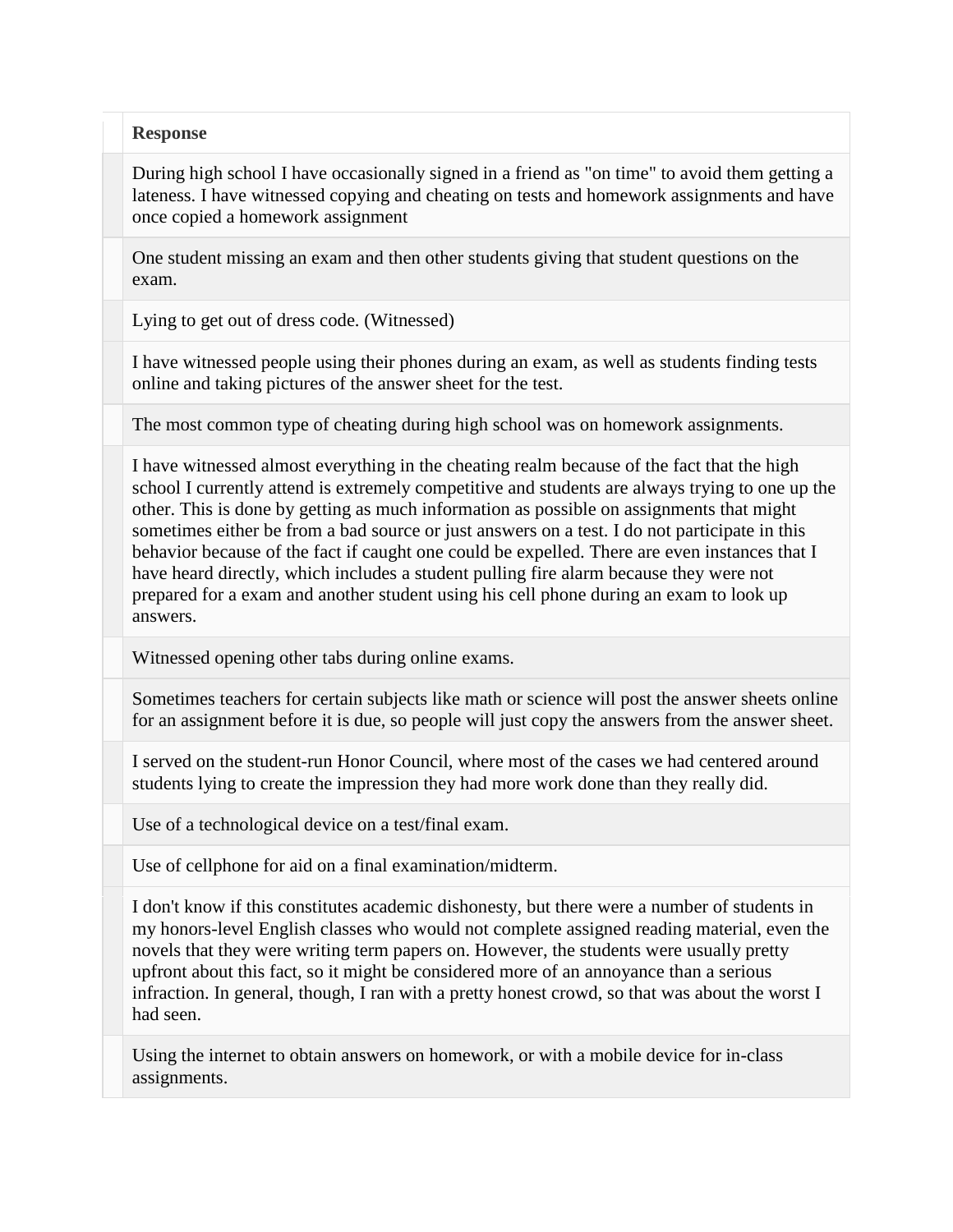cheating on study guides, but that may not be as applicable in college

There were times where people copied notes and such without permission but the notes were later given to us.

Grading own tests and changing answers to be correct.

Witnessed: the use of technology when prompted not to do so (calculator or phone)

None, I come from a very small town. The crowd I associate myself with is generally very honest when it comes to our schoolwork.

When someone is taking a test late I sometime see them cheating because they are taking the test in a different room.

Mainly, the "cheating" I saw was collaboration for useless class assignments meant to be busywork. There have been instances of attempted cheating on quizzes, but everyone would quiet down after someone warned them.

Many students at my school use their phones during tests and even final exams and the teachers either don't notice or don't care enough to call them out.

Copying homework assignments

People sometime do not do their own work.

I have witnessed students lying to leave class early

I once noticed students writing notes and answers on their desks before taking a test or quiz.

Use of Smart Watches and Cell Phones during tests by other students I have seen other students hand in previous homework instead of the current homework

For IB Examinations, past papers and/or specimen papers are available on many third-party website. For Mock/Trial exams, students who were told not to use these resources - which are often times reused or identical to exams being tested - used them regardless. In short, using papers that you know a teacher will use to test you.

I have witnessed cell-phone use during a test.

Most of the cheating I have witnessed has mostly been on homework. Our honor code is very strict on tests, but not followed very religiously with homework. Many studetns will forget to do the homework, so they'll copy another students, which in turn is cheating.

I have witnessed the transfer of homework assignments from one student to others in the form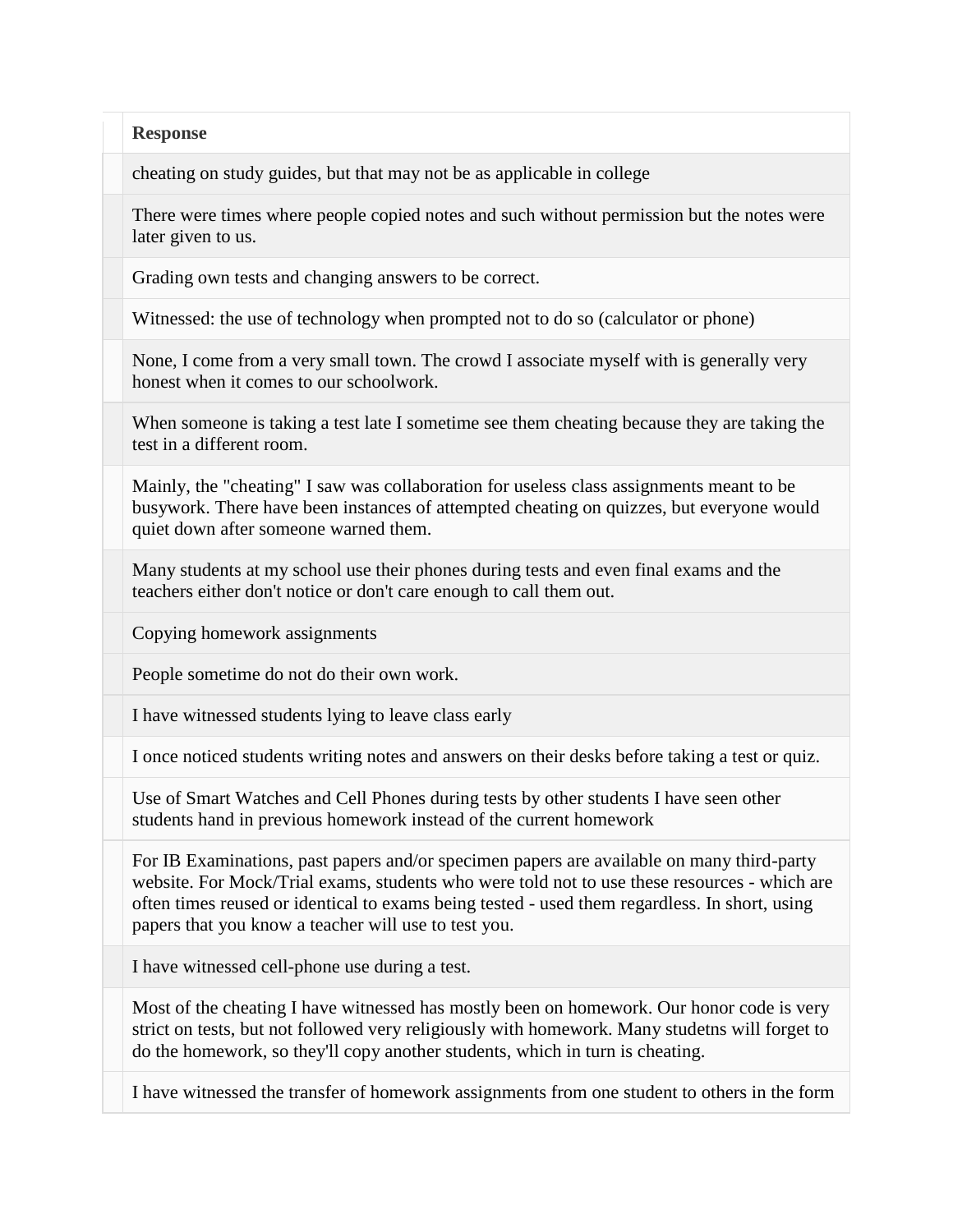of text messages. Also I have participated in the sharing of google docs among students, but typically for group studying purposes as opposed to cheating or dishonesty. This, however, has resulted in unfair distribution of workload.

Finding the final online and sharing the link with others.

I have witnessed cell phone use during tests and the use of mechanical pencils to hide formulae.

Finding answer sheets online for various assignments.

I have witnessed someone cheating on an AP examination as well as the SATs.

Cheating on online quizzes or students talking about a test from one period to students of another period who have not yet taken the test

Copying a whole years worth of work

I myself have never been dishonest in a situation that would harm others, or prove to be unfair. I have witnessed many many other accounts of dishonesty within high school... i.e. a teacher's dishonesty about a student's situation, about a student's grade, or about a conversation that was had. Also during high school, I have witnessed heating among almost every couple that exists within our school, not that that pertains to education, but it provides a steady platform for lying and cheating to continue on within other aspects of their life.

In one of the classes offered at my school, there is a very important research paper that counts for a large amount of ones quarter grade. One of the students in the class asked another student to send their paper to them so they could "read over it and compare it to theirs". This student lied and ended up completely copying the essay and turning it in before the person he took it from was able to. This meant that the second person was accused of plagiarizing a paper when in fact their paper was the one that was plagiarized.

Finding answers online in a context where research isn't involved in the work.

I've seen people not fully do their homework assignments or similar work and still get credit for it, and although I can say I've never been involved in serious cheating I believe it still occurs for some other students.

Since we are a boarding school, our honor code extends into every aspect of our lives. Our Honor Code includes lying and stealing as well as failing to discourage others from violating the code.

At my high school I did not begin witnessing notable plagiarism and other forms of cheating until my senior year. My school relies heavily on iPads to help facilitate students' academic environment. What many students began to do, because of the so-called "senioritis" (general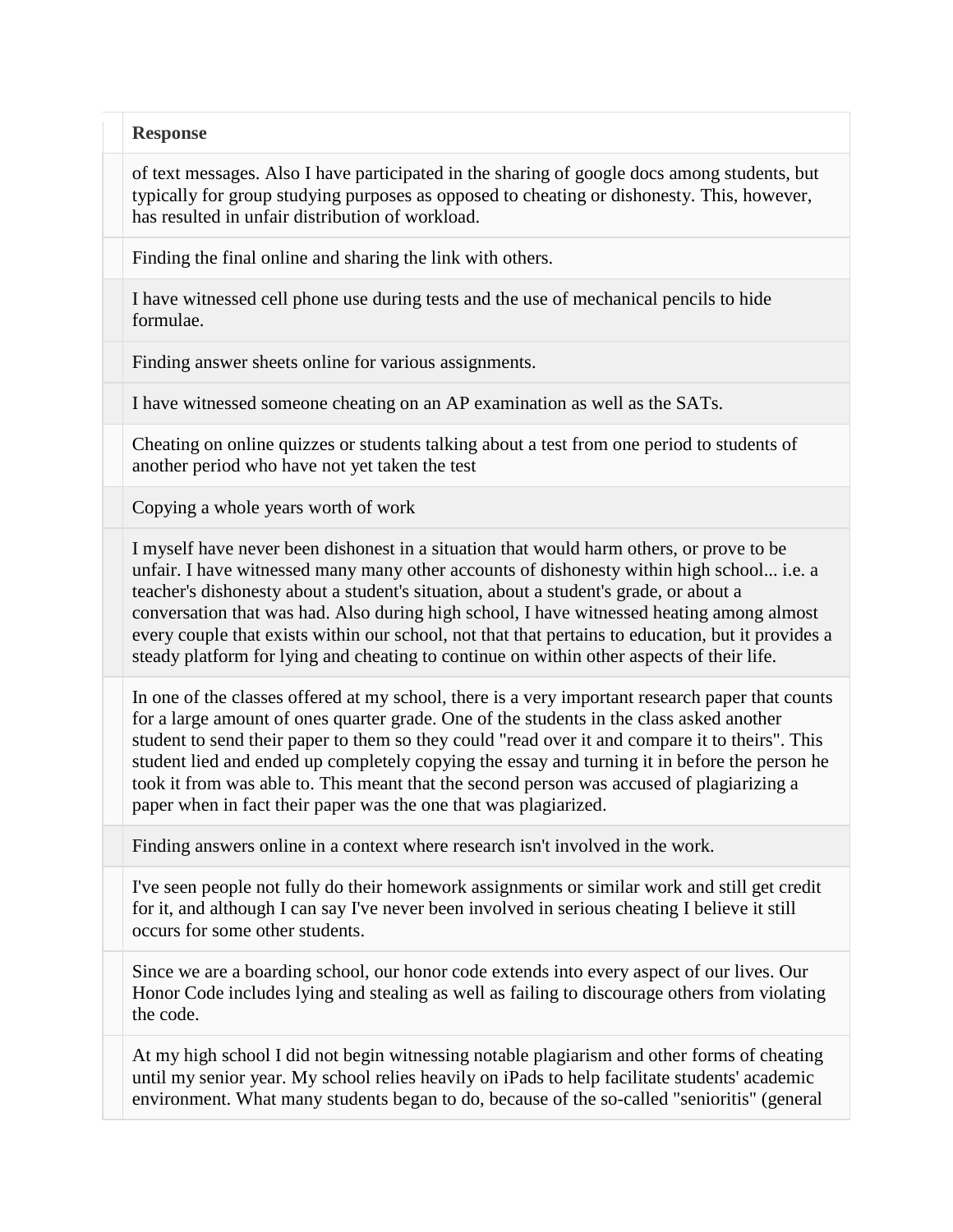laziness), was to share assignment answers. What many students do is take screenshots of their assignments and send them to their friend(s), often in exchange for another assignments. Recently, in early May, I was included in a group iMessage that was first created so that I and a few friends could work on our group project outside of school. This group chat quickly fell into a miniature sanctuary for test and quiz answers in history.

Having been a member of multiple honors societies, many kids would not complete the allotted amount of volunteer hours needed for the society to get cords so they would fabricate events during which they supposedly "volunteered"

I was a member of my school's disciplinary committee, so I was exposed to many cases of plagiarism, cheating, and general deceit. I find it important to remember that there is always context behind every disciplinary case, and most cases are not black and white.

During my senior year I witnessed mass cheating on english vocabulary tests, to the point where the teacher would just turn a blind eye to get that part of the class over with.

taking extra time or using the internet for take home assessments

During my time in high school, the most common type of cheating I witnessed was students leaving study guides in places they could still be still seen during examinations. The action was rarely talked about but often drew criticism from those who took the test fairly. It aggravated me that the students who took the test dishonestly could potentially do better than myself, one who took the test fairly. However, I never told school authority because I felt it was not my business.

I have seen a lot of cheating with the use of technology.

The other types of cheating I have witnessed during high school included cheating while being in a relationship. There have been countless people in relationships who have cheated on their boyfriend/girlfriend.

The other type of cheating I have witnessed during high school was cheating in relationships. There have been countless times where people have cheated on their girlfriend/boyfriend in high school.

finding answers to assignments online and copying

The use of technological aids by other students when they are not permitted to do so

A senior forcing freshmen to do all of the work in a group project.

I have witnessed people cheating on take home exams, especially if it is for a math course and you were not allowed to use a calculator.